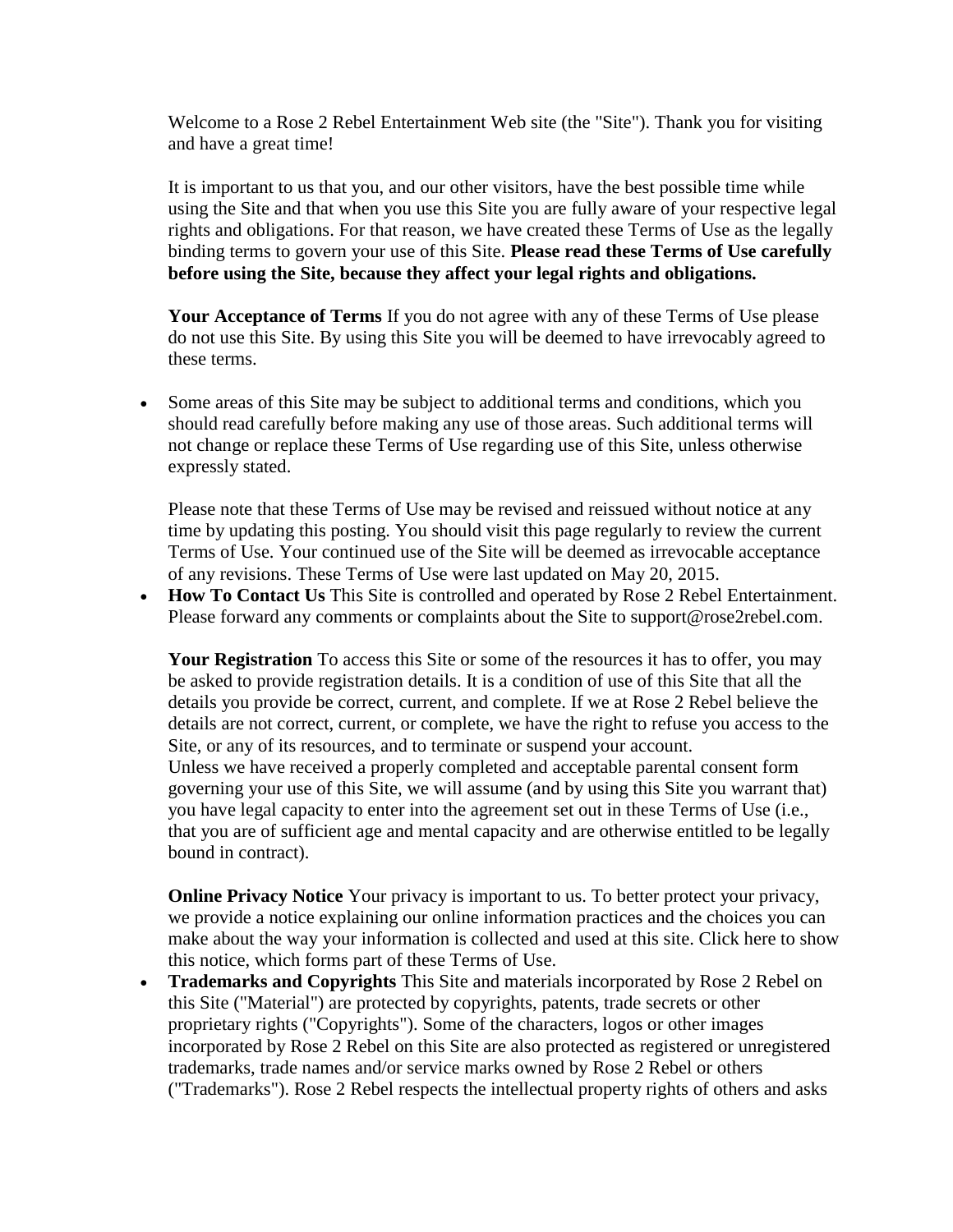users of this Site to do the same.

**Your Use of Material** Your right to make use of this Site and any Material or other content appearing on it is subject to your compliance with these Terms of Use. Modification or use of the Material or any other content on this Site for any purpose not permitted by these Terms of Use may be a violation of the Copyrights and/or Trademarks and is prohibited.

You may access and display Material and all other content displayed on this Site for noncommercial, personal, entertainment use on a single computer only. The Material and all other content on this Site may not otherwise be copied, reproduced, republished, uploaded, posted, transmitted, distributed or used in any way unless specifically authorized by Rose 2 Rebel. Any authorization to copy Material granted by Rose 2 Rebel in any part of this Site for any reason is restricted to making a single copy for noncommercial, personal, entertainment use on a single computer only, and is subject to your keeping intact all copyright and other proprietary notices. Using any Material on any other web site or networked computer environment is prohibited. Also, decompiling, reverse engineering, disassembling, or otherwise reducing the code used in any software on this Site into a readable form in order to examine the construction of such software and/or to copy or create other products based (in whole or in part) on such software, is prohibited.

 **Disclaimer of Warranties** YOUR USE OF THIS SITE IS AT YOUR OWN RISK. THE SITE AND ALL THE MATERIALS, INFORMATION, SOFTWARE, FACILITIES, SERVICES AND OTHER CONTENT IN THE SITE ARE PROVIDED "AS IS" AND "AS AVAILABLE" WITHOUT WARRANTIES OF ANY KIND, EITHER EXPRESS OR IMPLIED. TO THE FULLEST EXTENT PERMISSIBLE PURSUANT TO APPLICABLE LAW, THE SITE, ROSE 2 REBELAND ANY SUBSIDIARIES OR AFFILIATED COMPANIES OF ROSE 2 REBEL("THE ROSE 2 REBEL ENTERTAINMENT") DISCLAIMS ALL WARRANTIES, EXPRESS OR IMPLIED, INCLUDING, BUT NOT LIMITED TO, IMPLIED WARRANTIES OF MERCHANTABILITY, FITNESS FOR A PARTICULAR PURPOSE AND NON-INFRINGEMENT. THE ROSE 2 REBEL ENTERTAINMENT DOES NOT WARRANT THAT THE FUNCTIONS CONTAINED IN THIS SITE WILL BE AVAILABLE, UNINTERRUPTED OR ERROR-FREE, THAT DEFECTS WILL BE CORRECTED, OR THAT THE SITE OR THE SERVERS THAT MAKE THE SITE AVAILABLE ARE FREE OF VIRUSES OR OTHER HARMFUL COMPONENTS. THE ROSE 2 REBEL ENTERTAINMENT DOES NOT WARRANT OR MAKE ANY REPRESENTATIONS REGARDING THE USE OR THE RESULTS OF THE USE OF THE MATERIAL, INFORMATION, SOFTWARE, FACILITIES, SERVICES OR OTHER CONTENT IN THE SITE OR ANY WEB SITES LINKED TO THE SITE IN TERMS OF THEIR CORRECTNESS, ACCURACY, RELIABILITY, OR OTHERWISE. THE ROSE 2 REBEL ENTERTAINMENT MAKES NO WARRANTIES THAT YOUR USE OF THE MATERIALS, INFORMATION, SOFTWARE, FACILITIES, SERVICE OR OTHER CONTENT IN THE SITE OR ANY WEB SITE WILL NOT INFRINGE THE RIGHTS OF OTHERS AND THE ROSE 2 REBEL ENTERTAINMENT ASSUMES NO LIABILITY OR RESPONSIBILITY FOR ERRORS OR OMMISSIONS IN SUCH MATERIALS, INFORMATION, SOFTWARE,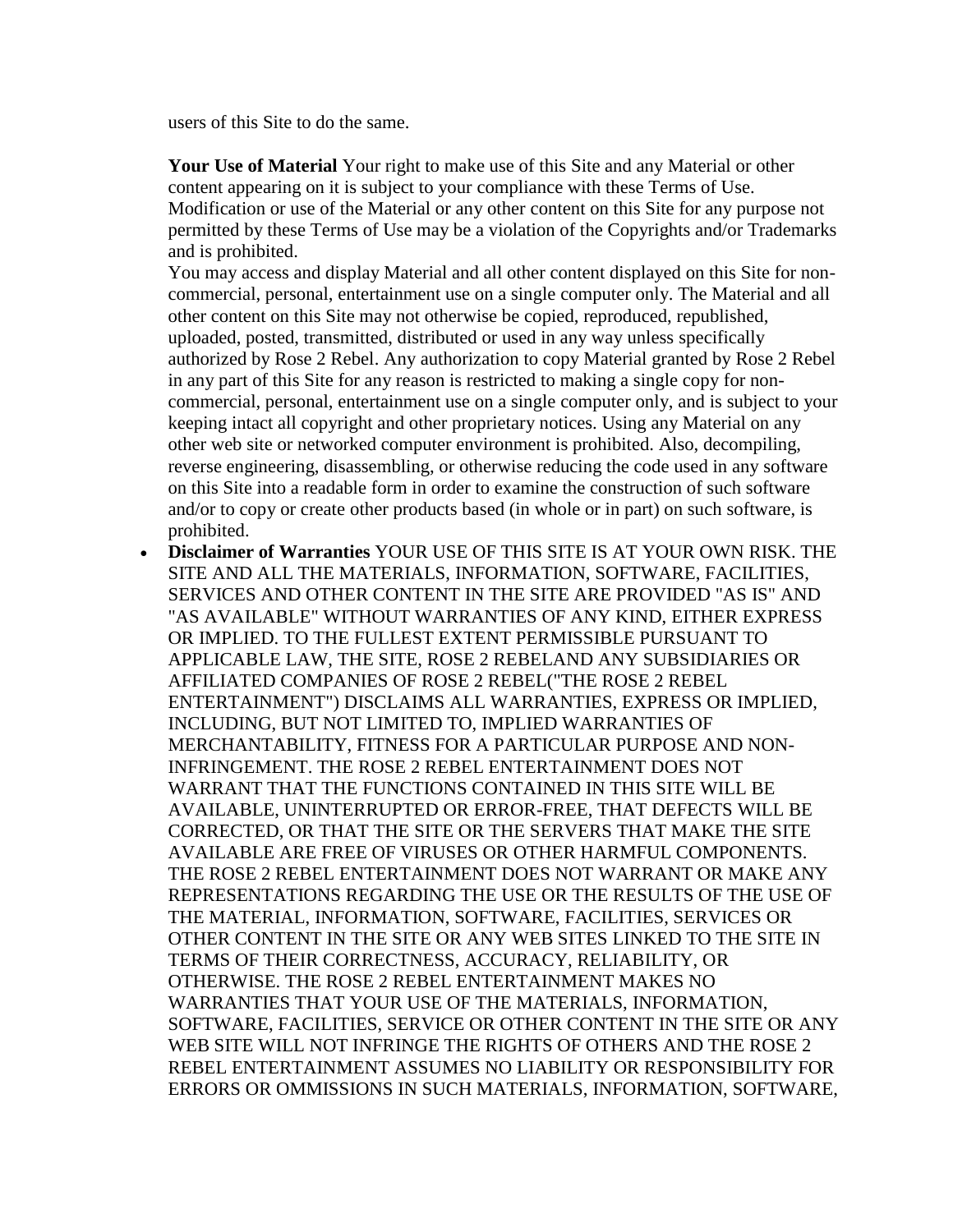FACILITIES, SERVICE OR OTHER CONTENT OF THE SITE OR ANY OTHER WEB SITE. IF APPLICABLE LAW DOES NOT ALLOW THE EXCLUSION OF SOME OR ALL OF THE ABOVE IMPLIED WARRANTIES TO APPLY TO YOU, THE ABOVE EXCLUSIONS WILL APPLY TO YOU ONLY TO THE EXTENT PERMITTED BY APPLICABLE LAW.

**Limitation of Liability** THE ROSE 2 REBEL ENTERTAINMENT DISCLAIMS ALL LIABILITY WHETHER BASED IN CONTRACT, TORT (INCLUDING NEGLIGENCE), STRICT LIABILITY OR OTHERWISE, AND DOES NOT ACCEPT ANY LIABILITY FOR ANY LOSS OR DAMAGE (DIRECT, INDIRECT, PUNITIVE, ACTUAL, CONSEQUENTIAL, INCIDENTAL, SPECIAL, EXEMPLARY OR OTHERWISE) RESULTING FROM ANY USE OF, OR INABILITY TO USE, THE SITE OR ANY OTHER WEB SITE, OR THE MATERIAL, INFORMATION, SOFTWARE, FACILITIES, SERVICES OR OTHER CONTENT ON THE SITE OR ANY OTHER WEB SITE, REGARDLESS OF THE BASIS UPON WHICH LIABILITY IS CLAIMED AND EVEN IF ANY MEMBER OF THE ROSE 2 REBEL ENTERTAINMENT HAS BEEN ADVISED OF THE POSSIBILITY OF SUCH LOSS OR DAMAGE. WITHOUT LIMITATION, YOU (AND NOT ANY MEMBER OF THE ROSE 2 REBEL ENTERTAINMENT) ASSUME THE ENTIRE COST OF ALL NECESSARY SERVICING, REPAIR OR CORRECTION IN THE EVENT OF ANY SUCH LOSS OR DAMAGE ARISING. IF APPLICABLE LAW DOES NOT ALLOW ALL OR ANY PART OF THE ABOVE LIMITATION OF LIABILITY TO APPLY TO YOU, THE LIMITATIONS WILL APPLY TO YOU ONLY TO THE EXTENT PERMITTED BY APPLICABLE LAW.

 **Forums** THE MATERIALS, INFORMATION AND OPINIONS INCLUDED AND/OR EXPRESSED IN OR ON BULLETIN BOARDS, CHAT ROOMS, COMMUNITY PAGES OR OTHER FORUMS ON THIS SITE ("FORUMS") ARE NOT NECESSARILY THOSE OF THE ROSE 2 REBE LENTERTAINMENT OR CONTENT PROVIDERS. ROSE 2 REBELDOES NOT UNDERTAKE TO MONITOR OR REVIEW FORUMS, AND THE CONTENT OF FORUMS IS NOT THE RESPONSIBILITY OF WARNER. ROSE 2 REBELMAY REMOVE OR MODIFY ANY CONTENT WITHOUT NOTICE OR LIABILITY AT ANY TIME IN WARNER'S SOLE DISCRETION. ANY USE OF THE FORUMS WILL BE AT YOUR OWN RISK AND WILL BE SUBJECT TO THE DISCLAIMERS AND LIMITATIONS ON LIABILITY SET OUT ABOVE.

**Submissions, Postings and E-mails** Rose 2 Rebel is interested in hearing from you regarding your questions or comments about our Site. However, the Rose 2 Rebel does not accept or consider unsolicited submissions of any kind (e.g. scripts, treatments, concepts, or any other materials) in any format, by any means of transmission (including email). Any such submissions are either returned to the sender without being reviewed or deleted or discarded without being reviewed. Therefore, please do not send any unsolicited submissions of any member of the Rose 2 Rebel.

From time to time, areas on this Site may expressly request submissions of concepts, stories, or other potential content from you ("Invited Submissions"'). Where this is the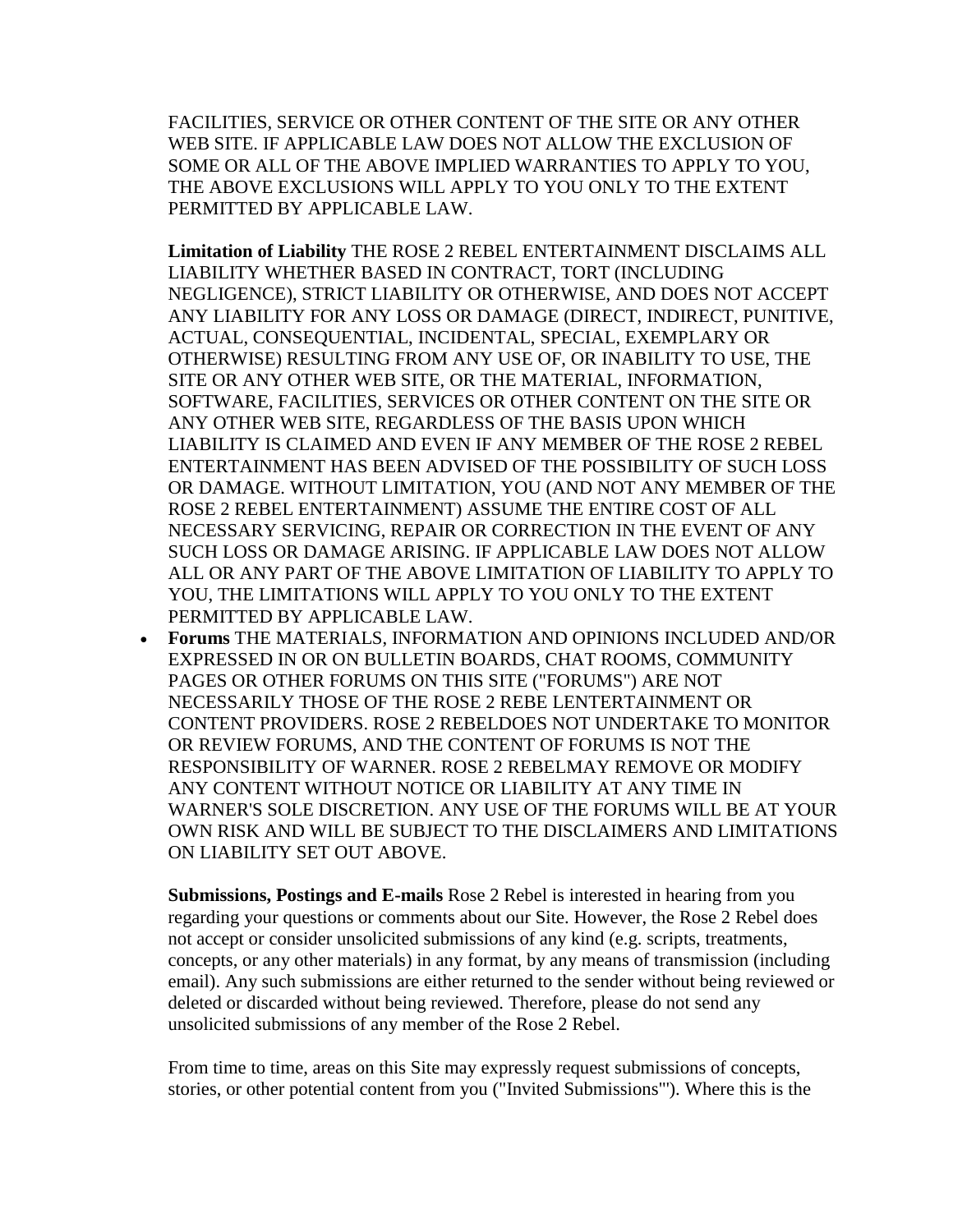case, please carefully read any specific rules or other terms and conditions which appear elsewhere on this Site to govern those submissions ("Additional Terms"), as they will affect your legal rights. If no Additional Terms govern those submissions, then these Terms of Use will apply in full to any Invited Submissions you make.

In any event, any material you send to us will not be treated as confidential.

• Please act responsibly when using this Site. You may only use this Site and its contents for lawful purposes and in accordance with applicable law and you are prohibited from storing, distributing or transmitting any unlawful material through this Site. You may not collect or store personal information regarding other users. You recognize that storing, distributing or transmitting unlawful material could expose you to criminal and/or civil liability. You agree that if a third party claims that material you have contributed to the Site is unlawful, you will bear the burden of establishing that it is lawful. You understand and agree that all materials publicly posted (other than by Rose 2 Rebel) or privately transmitted on or through this Site are the sole responsibility of the sender, not Rose 2 Rebel, and that you are responsible for all material you upload, post or otherwise transmit to or through this Site.

We at Rose 2 Rebel require that you do not post e-mails or submit to or publish through Forums or otherwise make available on this Site any content, or act in a way, which in our opinion:

(a) libels, defames, invades privacy, stalks, is obscene, pornographic, racist, abusive, harassing, threatening or offensive;

(b) disparages, criticizes, belittles, parodies or otherwise portrays in a negative light any actor appearing in the content;

(c) seeks to exploit or harm children by exposing them to inappropriate content, asking for personally identifiable details or otherwise;

(d) infringes any intellectual property or other right of any entity or person, including violating anyone's copyrights or trademarks or their rights of publicity;

(e) violates any law or may be considered to violate any law;

(f) you do not have the right to transmit under any contractual or other relationship (e.g., inside information, proprietary or confidential information received in the context of an employment or a non-disclosure agreement);

(g) advocates or promotes illegal activity;

(h) impersonates or misrepresents your connection to any other entity or person or otherwise manipulates headers or identifiers to disguise the origin of the content; (i) advertises any commercial endeavor (e.g., offering for sale products or services) or otherwise engages in any commercial activity (e.g., conducting raffles or contests, displaying sponsorship banners, and/or soliciting goods or services) except as specifically authorized on this Site;

(j) solicits funds, advertisers or sponsors;

(k) includes programs which contain viruses, worms and/or 'Trojan horses' or any other computer code, files or programs designed to interrupt, overload, collapse, destroy or limit the functionality of any computer software or hardware or telecommunications; (l) disrupts the normal flow of dialogue, causes a screen to scroll faster than other users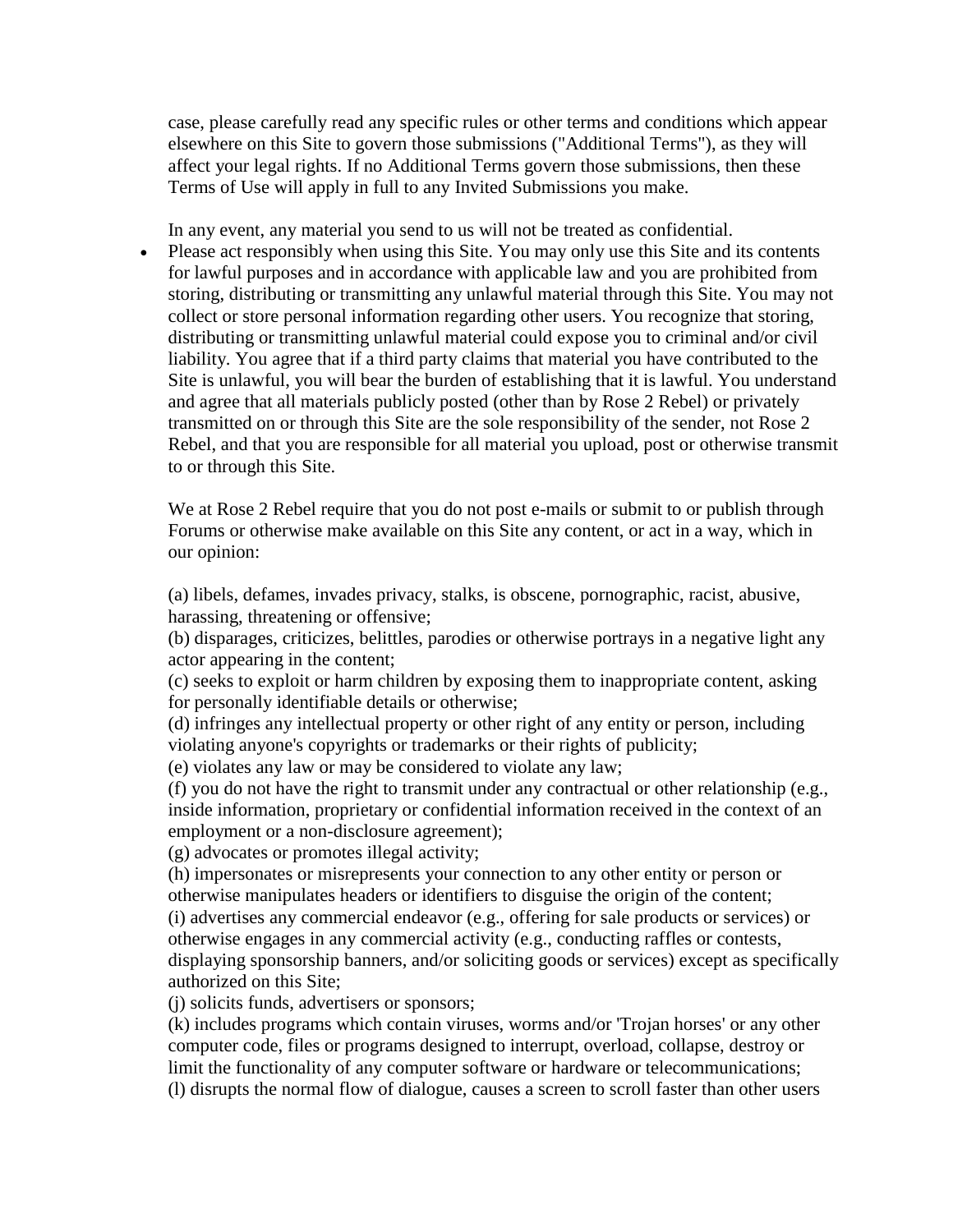are able to type, or otherwise act in a way which affects the ability of other people to engage in real time activities via the Site;

(m) copies any other pages or images on this Site except with appropriate authority; (n) includes MP3 format files;

(o) amounts to a 'pyramid' or similar scheme;

(p) amounts to 'data warehousing' (i.e., using any web space made available to you as storage for large files or large amount of data which are only linked from other sites). You must provide a reasonable amount of content to accompany such material in order that at least some of the traffic to your site comes directly via us;

(q) disobeys any policy or regulations established from time to time regarding use of this Site or any networks connected to this Site; or

(r) contains links to other sites that contain the kind of content, which falls within the descriptions set out at (a) to (q) above.

In addition, you are prohibited from removing any sponsorship banners or other material inserted by Rose 2 Rebel anywhere on this Site (e.g., on any web space made available for your use).

 **System Abuse** Without limitation, you agree not to send, create or reply to so called "mail bombs" (i.e., emailing copies of a single message to many users, or sending large or multiple files or messages to a single user with malicious intent) or engage in "spamming"(i.e., unsolicited emailing for business or other purposes) or undertake any other activity which may adversely affect the operation or enjoyment of this Site by any other person.

You may not reproduce, sell, resell or otherwise exploit any resource, or access to any resource, contained on this Site.

**Security** Any usernames and passwords used for this Site are for individual use only. You shall be responsible for the security of your username and password (if any). Rose 2 Rebel shall be entitled to monitor your username and password and, at its discretion, require you to change it. If you use a username and password that Rose 2 Rebel considers insecure, Rose 2 Rebel will be entitled to require this to be changed and/or terminate your account.

You are prohibited from using any services or facilities provided in connection with this Site to compromise security or tamper with system resources and/or accounts. The use or distribution of tools designed for compromising security (e.g. password guessing programs, cracking tools or network probing tools) are strictly prohibited. If you become involved in any violation of system security, Rose 2 Rebel reserves the right to release your details to system administrators at other sites in order to assist them in resolving security incidents.

 **Investigations** Rose 2 Rebel reserves the right to investigate suspected violations of these Terms of Use, including without limitation any violation arising from any submission, posting or e-mails you make or send to any Forum. Rose 2 Rebel may seek to gather information from the user who is suspected of violating these Terms of Use, and from any other user. Rose 2 Rebel may suspend any users whose conduct or postings are under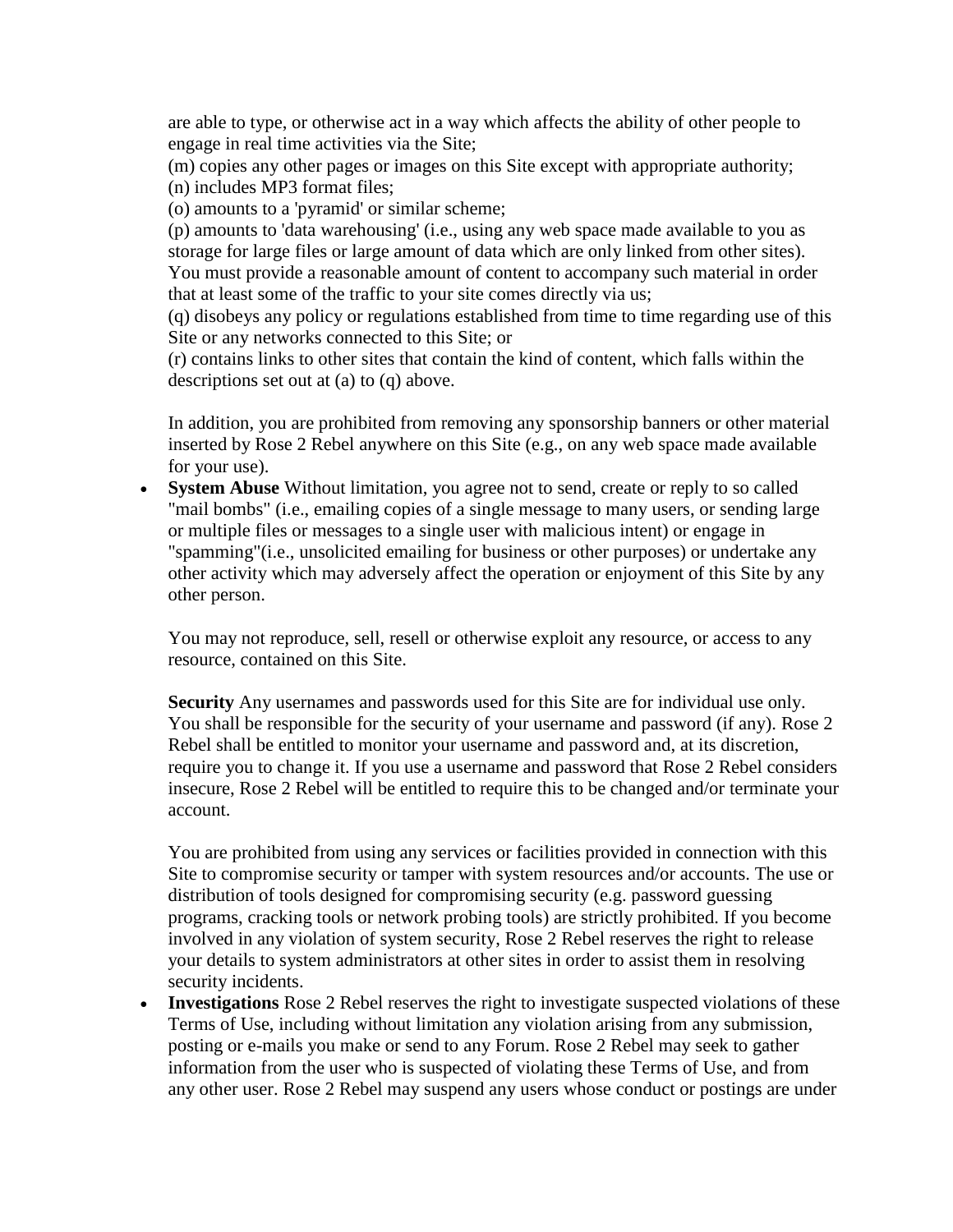investigation and may remove such material from its servers as it deems appropriate and without notice. If Rose 2 Rebel believes, in its sole discretion, that a violation of these Terms of Use has occurred, it may edit or modify any submission, posting or e-mails, remove the material permanently, cancel postings, warn users, suspend users and passwords, terminate accounts or take other corrective action it deems appropriate. Rose 2 Rebel will fully cooperate with any law enforcement authorities or court order requesting or directing Rose 2 Rebel. Entertainment Inc. Rose 2 Rebel to disclose the identity of anyone posting any e-mails, or publishing or otherwise making available any materials that are believed to violate these Terms of Use. BY ACCEPTING THIS AGREEMENT YOU WAIVE AND HOLD HARMLESS ALL MEMBERS OF THE ROSE 2 REBEL ENTERTAINMENT FROM ANY CLAIMS RESULTING FROM ANY ACTION TAKEN BY ANY MEMBER OF THE ROSE 2 REBEL ENTERTAINMENT DURING OR AS A RESULT OF ITS INVESTIGATIONS AND/OR FROM ANY ACTIONS TAKEN AS A CONSEQUNCE OF INVESTIGATIONS BY EITHER A MEMBER OF THE ROSE 2 REBELENTERTAINMENT OR LAW ENFORCEMENT AUTHORITIES.

**Service** In order to use this Site, you must obtain access to the World Wide Web and pay any service fee associated with that access. You will need to provide all equipment necessary to connect to the Site on the World Wide Web (including a computer, modem and/or other access devices).

 Rose 2 Rebel reserves the right to modify or discontinue, temporarily or permanently, all or any part of this Site and/or any software, facilities and services on this Site, with or without notice, and/or to establish general guidelines and limitations on their use.

**Local Regulations** Rose 2 Rebel makes no representation that Materials or other content in the Site are appropriate or available for use outside the United States, its territories, possessions and protectorates. If you choose to access the Site from other locations you do so on your own initiative and at your own risk.

You are responsible for complying with local laws, if and to the extent local laws are applicable. You specifically agree to comply with all applicable laws concerning the transmission of technical data exported from the United States or the country you reside in.

**Indemnity** You agree to indemnify and hold harmless Rose 2 Rebel and its officers, directors, employees, agents, distributors and affiliates from and against any and all claims, demands, liabilities, costs or expenses, including reasonable attorney's fees, resulting from your breach of any of the foregoing provisions, representations or warranties, and/or from your placement or transmission of any content onto Warner's servers, and/or from any and all use of your account.

 **Our Use of Content** Rose 2 Rebel will consider anything you provide to Rose 2 Rebel and/or contribute to this Site as available for our use free of any obligations to you, except where solicited Invited Submissions are expressly governed by Additional Terms appearing elsewhere on this Site (see 'Submissions, Postings and E-mails' above), in which event those Additional Terms will determine how we will treat your Invited Submissions.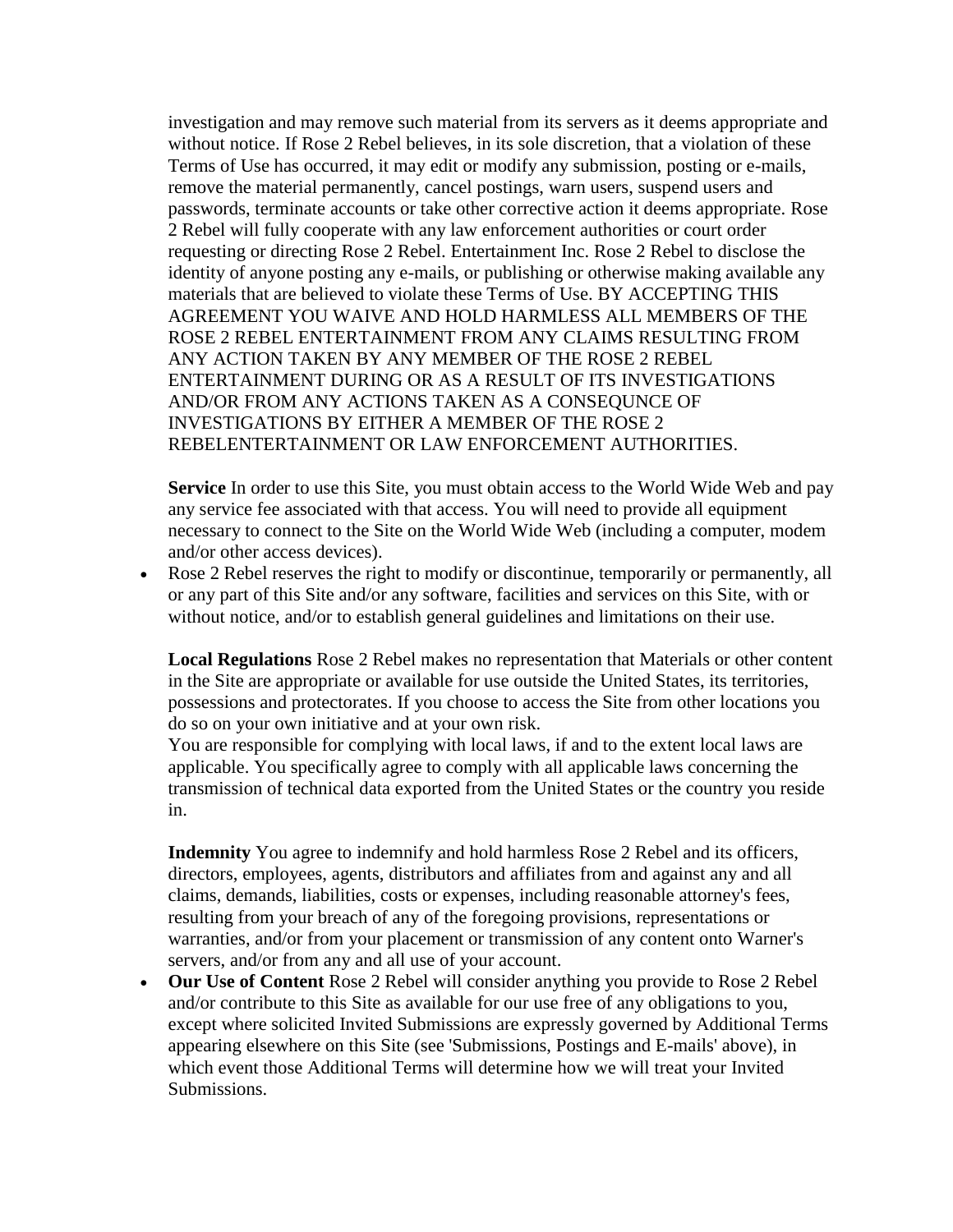Subject to the provisions of any Additional Terms, by posting or uploading any content to this Site and/or providing any communication or material to Rose 2 Rebel("User Content"), you automatically and irrevocably: (a)grant and assign to Rose 2 Rebel a royalty-free, perpetual, non-exclusive, unrestricted, worldwide license to any and all rights in the User Content including without limitation all copyright, together with all consents (if any) necessary to enable its reproduction, distribution, modification, publishing and/or other exploitation by Rose 2 Rebel and/or by any person authorized by Rose 2 Rebel, by any means and in all media now known or hereafter devised, without payment or other reference to you or any other person, and to advertise and promote such exploitation, for the full period of all such rights (together with any extensions and renewals) and insofar as possible in perpetuity; (b) waive all moral rights in the User Content which may be available to you in any part of the world and confirm that no such rights have been asserted; (c) appoint Rose 2 Rebel as your agent with full power to enter into any document and/or do any act Rose 2 Rebel may consider appropriate to confirm the grant and assignment, consent and waiver set out above; (d) warrant that you are the owner of the User Content and entitled to enter into these Terms of Use; (e) confirm that no such User Content will be subject to any obligation, of confidence or otherwise, to you or any other person and that Rose 2 Rebel shall not be liable for any use or disclosure of such User Content.

 **Third-Party Sites** This Site may link you to other sites on the Internet. These sites may contain information or material that some people may find inappropriate or offensive. These other sites are not under the control of Rose 2 Rebel, and you acknowledge that (whether or not such sites are affiliated in any way with Rose 2 Rebel) Rose 2 Rebel is not responsible for the accuracy, copyright compliance, legality, decency, or any other aspect of the content of such sites. The inclusion of such a link does not imply endorsement of any site by Rose 2 Rebel or any association with its operators.

Rose 2 Rebel cannot ensure that you will be satisfied with any products or services that you purchase from any third-party site that links to or from Rose 2 Rebel since other shop channels are owned and operated by independent retailers. Rose 2 Rebel does not endorse any of the merchandise, nor has Rose 2 Rebel taken any steps to confirm the accuracy or reliability of any of the information contained in such third-party sites. Rose 2 Rebel does not make any representations or warranties as to the security of any information (including, without limitation, credit card and other personal information) you might be requested to give any third party, and you irrevocably waive any claim against us with respect to such sites. We strongly encourage you to make whatever investigation you feel necessary or appropriate before proceeding with any online transaction with any of these third parties.

 **Proprietary Online Services** Any area of this Site that is accessed through any proprietary online service is subject to the rules, policies and guidelines of such proprietary online service.

**Jurisdictional Issues** The Materials and all other content in this Site are presented solely for the purpose of providing entertainment and information and promoting programs, films, music, and other products available in the United States, its territories, possessions,